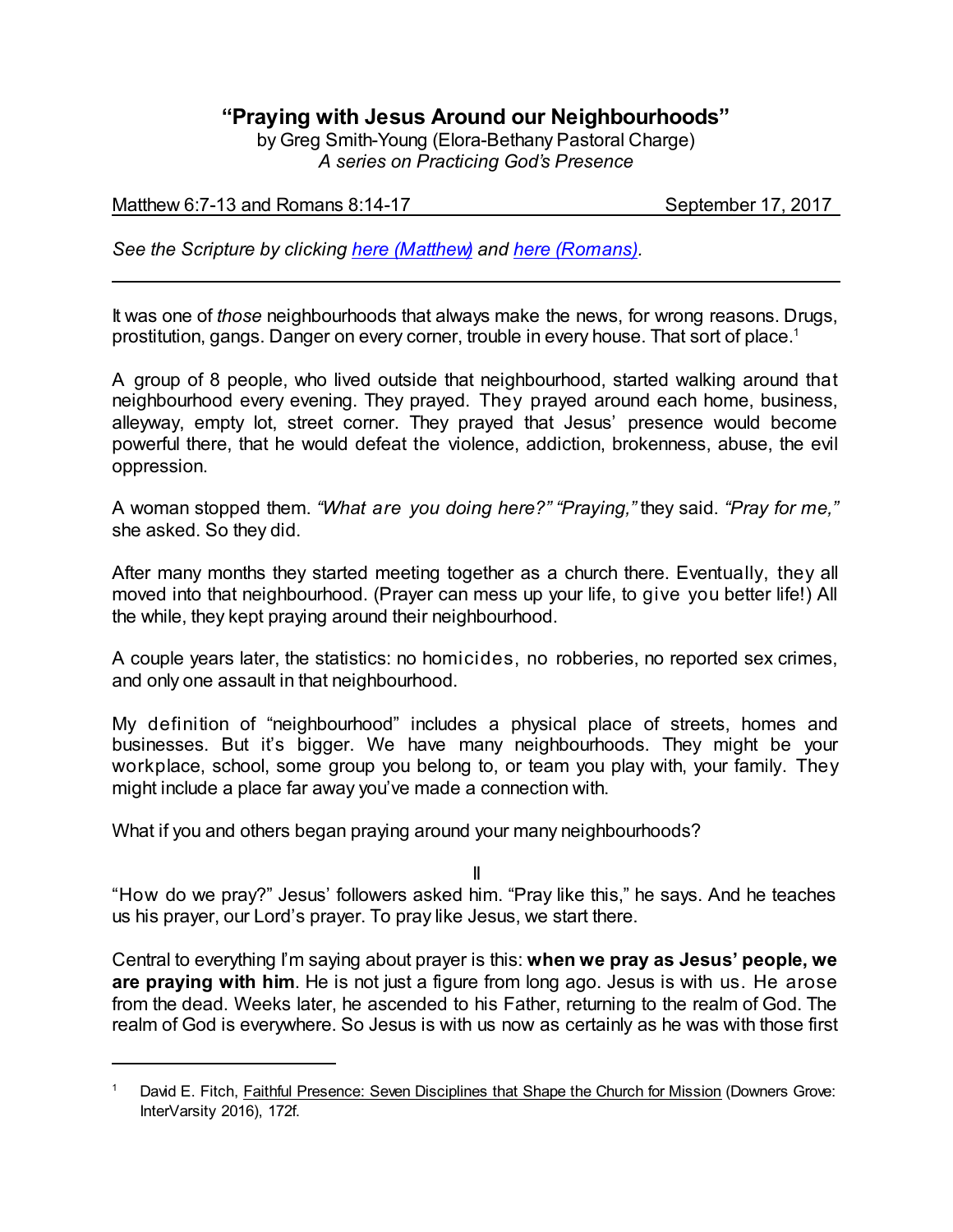disciples two thousand years ago. Jesus is with us when we're together, his church. And he is already in your many neighbourhoods. You don't bring him there. He is calling you to be with him there.

III

A guy, Mike Breen, taught me this. He uses a hexagon  $-$  a shape with six sides  $-$  to teach Jesus' Prayer. 2 (I've changed it a bit.)

We begin at the centre: *Our Father*.

"Our!" Praying is not just about us. Even when we are by ourselves, we are praying alongside sisters and brothers. We are such a diverse, divergent and sometimes disagreeable bunch, all praying together because we are all children of . . .

. . . our "Father." "Father" is not about God being a man; God is not confined to our ideas of genders. It's about the relationship Jesus brings us into. When Jesus wanted to describe the relationship he has with the One he so intimately shared everything with, Jesus chose the word *Abba* (Dad) and called himself the "Son" of his "Father." Remarkably, Jesus brings us into that relationship. The first Bible reading, from Romans, said we are "adopted" as God's children. We pray, not to some distant overlord, but to our Divine Parent, who welcomes and enfolds us more than any mother or father can.

From the centre, we move out: *in heaven, hallowed be Your Name.* This is God's *CHARACTER*. God is heavenly. God is holy.

Heaven is the realm of God. It is beyond our senses, alongside our physical world. It is not a far-off place. Heaven is everywhere, and right here (though behind the scenes). Heaven is different from everything else we know. The Prayer reminds us that the Heavenly One is not like us.

The Heavenly Father is holy. ("Hallowed" means to make something holy.) Jesus' Prayer is that the holiness of God — God's goodness, God's purity, God's authority, God's trustworthiness, especially God's love — God's holiness will be known to be true. How will God's holiness be known in our world?

#### God's *KINGDOM*.

#### *Your kingdom come, Your will be done on earth as in heaven.*

God's kingdom comes when God establishes God's rule of self-giving love, of justice and peace, of mercy and healing. *"Do this now!"* we pray. We call on God to make us

<sup>2</sup> I first learned this approach in Mike Breen and Walt Kallestad, The Passionate Church (Colorado Springs: Cook, 2005), 157-63. I've recently been re-introduced to it in Mike Breen and the 3DM Team, Building a Discipling Culture (3DM, 2011), chapter 11.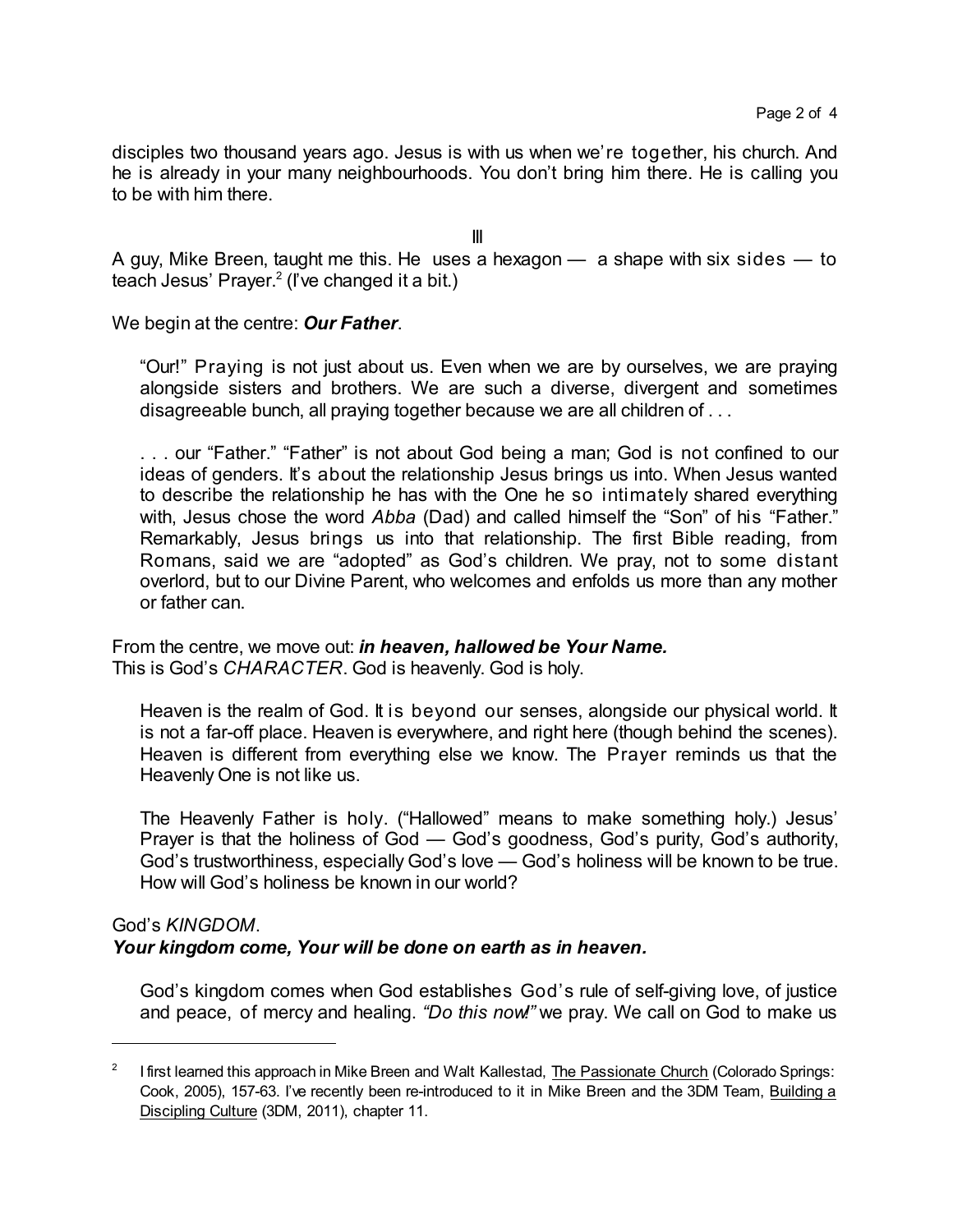a people who live within God's rule, together and in our many neighbourhoods.

When God rules, God's will, God's desires, God's plans are carried out. Praying this means putting aside our plans, desires, wills. Prayer isn't about getting what we want. It is about bending our wants toward what God wants.<sup>3</sup> We pledge our cooperation with God.<sup>4</sup>

# God's *PROVISION.*

# **Give us today our daily bread.**

When God rules, our needs get simple. food, also water, shelter, clothing, health. Also hope, meaning, love, trust, faith. "Ask!" Jesus says. Ask, and receive.

When God rules, there is enough for today. Of course, many don't have enough. Why? Is it because we who do have enough don't trust God, so hoard tightly for tomorrow? When we do that, we are not living within God's rule. In God's economy, receiving and sharing go together.

#### God's *FORGIVENESS*.

#### *Forgive us our sins, as we forgive those who sin against us.*

When God rules, relationships are healed. God's way to this healing is justice filled with forgiveness. God's justice is not retribution, but restoration. It's not about "getting back at them," but "getting right with them." For restoration to happen, truth must be told, wrongdoing grieved, and grace given. *"Forgive our sins". . .*that's our hope.

*"As we forgive" . . .* that's us living out God's hope for others. We submit our need for retribution to God's promise of restoration. Of course, forgiving is not easy. We need God's help. So we pray.

#### **Save us from the time of trial**.

Living in God's rule is tough. Other "kingdoms" are vying for our allegiance. What they offer is tempting. We will be tested. So we depend on God's *GUIDANCE*.

#### And, God's *PROTECTION*. **Deliver us from evil.**

Our Master who teaches us this prayer was crucified.<sup>5</sup> There are malevolent forces, even a destructive personality, at work in this world. It seizes power and jealously clings

<sup>&</sup>lt;sup>3</sup> William H. Willimon and Stanley Hauerwas, Lord, Teach Us: The Lord's Prayer and the Christian Life (Nashville: Abingdon, 1996), 22.

 $4$  Fitch, 170.

<sup>5</sup> Willimon and Hauerwas, 15.